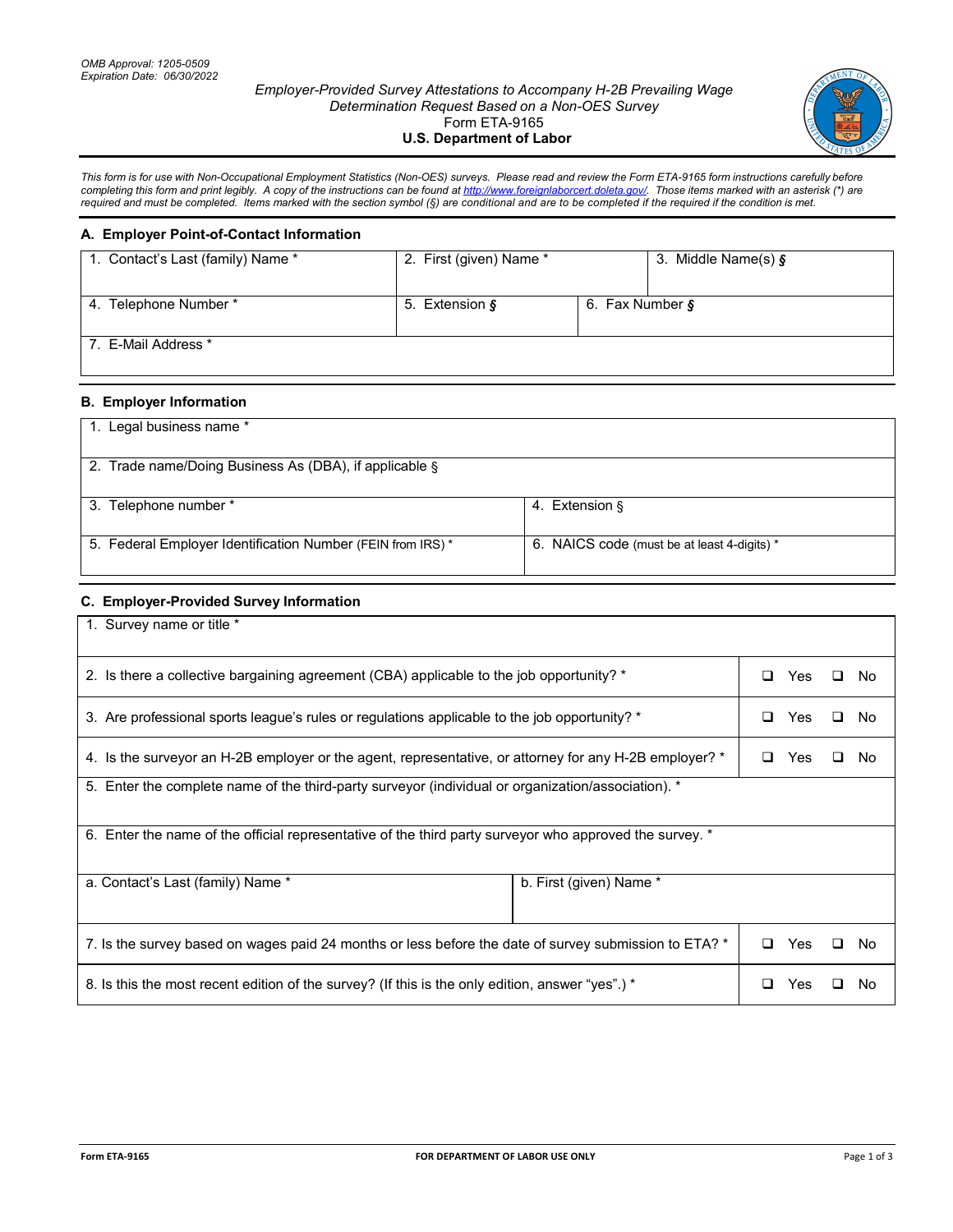### *Employer-Provided Survey Attestations to Accompany H-2B Prevailing Wage Determination Request Based on a Non-OES Survey* Form ETA-9165 **U.S. Department of Labor**



| D.Relationship to job opportunity listed on the Form ETA-9141                                                                                                                   |               |              |
|---------------------------------------------------------------------------------------------------------------------------------------------------------------------------------|---------------|--------------|
| 1. Title(s) of the job(s) included in the survey *                                                                                                                              |               |              |
| 2. Duties of the job(s) included in the survey (attach additional sheets as necessary) *                                                                                        |               |              |
|                                                                                                                                                                                 |               |              |
|                                                                                                                                                                                 |               |              |
| 3. Identify the area of intended employment covered by the survey. *<br>(Please refer to the instructions for the definition of area of intended employment)                    |               |              |
| 4. Was the survey expanded to include workers beyond the area of intended employment? *                                                                                         | $\square$ Yes | $\square$ No |
| 4a. If yes to question 4, provide the geographic area surveyed §                                                                                                                |               |              |
| 4b. If yes to question 4, indicate the reason(s) the survey was expanded beyond the area of intended employment<br>(check all that apply) §                                     |               |              |
| $\Box$ to meet the 30 worker minimum. §<br>$\Box$ to meet the 3 employer minimum. §                                                                                             |               |              |
| E. Survey Methodology                                                                                                                                                           |               |              |
| 1. For the geographic area surveyed, provide the universe (number) of employers determined to employ workers in the<br>Occupation, including employers who were not surveyed. * |               |              |
| 2. For the geographic area surveyed, provide the sources used to determine the universe (number) of employers who<br>employ workers in the occupation: *                        |               |              |
| 3. For the geographic area surveyed, did the surveyor attempt to contact: ? * (Choose only one)                                                                                 |               |              |
| $\Box$ All employers employing workers in occupation(s)<br>$\Box$ A sample of employers in the geographic area                                                                  |               |              |
| 3a. If a sample, was the sample randomly selected? §                                                                                                                            | $\square$ Yes | $\square$ No |
| 3b. If a sample, provide a brief summary of the procedures used to randomize the sample: §                                                                                      |               |              |
|                                                                                                                                                                                 |               |              |

4. The total number of employers from whom the surveyor attempted to solicit a survey response: \*